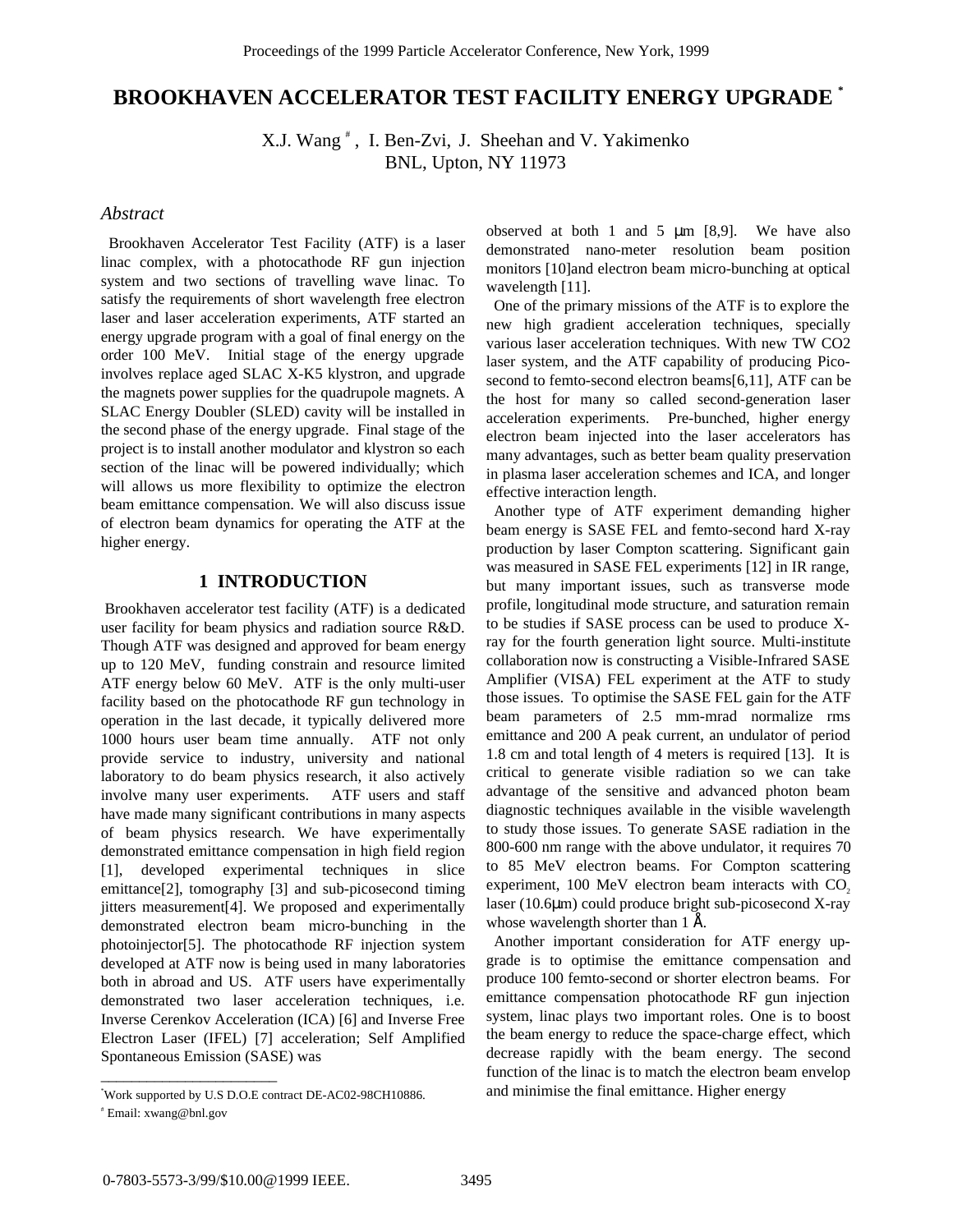

will allow more flexibility to minimise the beam emittance.

 We first briefly describe the ATF photocathode RF gun injector and linac, then the strategy of ATF 100 MeV energy up-grade and status of the project is discussed in the following section. The beam dynamic issue involve emittance compensation process will be discussed later.

## **2 ATF PHOTOCATHODE RF GUN INJECTOR AND LINAC**

 Fig.1 is the schematic of the ATF photocathode RF gun injection system and linac. The photocathode RF gun injection system consists of a 1.6 cell high brightness photocathode RF gun, single solenoid magnet for emittance compensation, normal incident laser optics station, and photoelectron beam diagnostics station for electron beam charge, energy and RF phase measurements. About one meter downstream of the photocathode RF gun is the linac, which is made up by two 3-meter sections of SLAC-type travelling wave linac. The RF gun and linac were powered separately by two klystrons.

 A frequency quadrupled Nd:YAG laser, which synchronised with the ATF linac RF system, is used to drive the photocathode RF gun. It is also used to switch the ATF CO<sub>2</sub> laser system. The CO2 laser system is mainly used as a power source for laser acceleration experiments and study beam photon interaction.

 The klystrons used at the ATF are surplus XK-5 klystrons provide by SLAC. After remarkable more 30 years' service, the output of those klystrons now starts to decline. The output of the klystron used to power two sections of the linac was measured to be less than 15

MW. The beam energy of from two sections of the linac can be estimated by:

$$
E = 10\sqrt{2P} \tag{1}
$$

Where P is the klystron power in MW, and E is the electron beam energy in MeV. To produce 70 MeV

electron beams, we need a 25 MW klystron. The klystron tube we selected is 30 MW Triton klystron 8840, which is compatible with the XK-5 klystron assembly. The second phase of the ATF energy up-grade is to install a SLAC Energy Doubler (SLED) [14] cavity purchased

from China IHEP some times ago. SLED cavity give us more energy, but also make ATF linac operation more complex. To take advantage of the SLED cavity, we also installed more capacitors in the linac modulator to increase the RF pulse width. ATF magnets are capable of delivering 100 MeV electron beam with new 30 A power supplies.

 The final stage of the ATF energy upgrade involves building a new modulator and installing a new klystron, which allows us more flexibility of to minimise the electron beam emittance.

## **3 STATUS OF THE ATF 100 MEV ENERGY UPGRADE**

The initial stage of the ATF energy upgrade was implemented in the late 1998. The 30 MW Triton klystron 8840 tube was installed and conditioned in the October of 1998. Fig.2 is the maximum electron beam energy as a function of the modulator charging power supply voltage. With beam energy more than 70 MeV, VISA experiment can start the experiment at 800 nm even without the SLED cavity installed.

 More capacitors were also installed to achieve the RF pulse width more than 3 µs (Fig.3). The SLED cavity and its water system were tested. From RF measurement data (Fig.4), the Q of the SLED cavity is better than  $10^5$ , which agrees with the design values [14]. From fig.4 of the reference 14 we concluded that, the energy multiple factor of the ATF SLED cavity is about 1.5, which will be able to produce 100 MeV electron beam.

The last stage of the ATF energy upgrade program is to build a new modulator and klystron, so each section of the linac will be powered individually by a single klystron. This will allow us more flexibility in electron beam emittance and bunch length optimisation. If funding